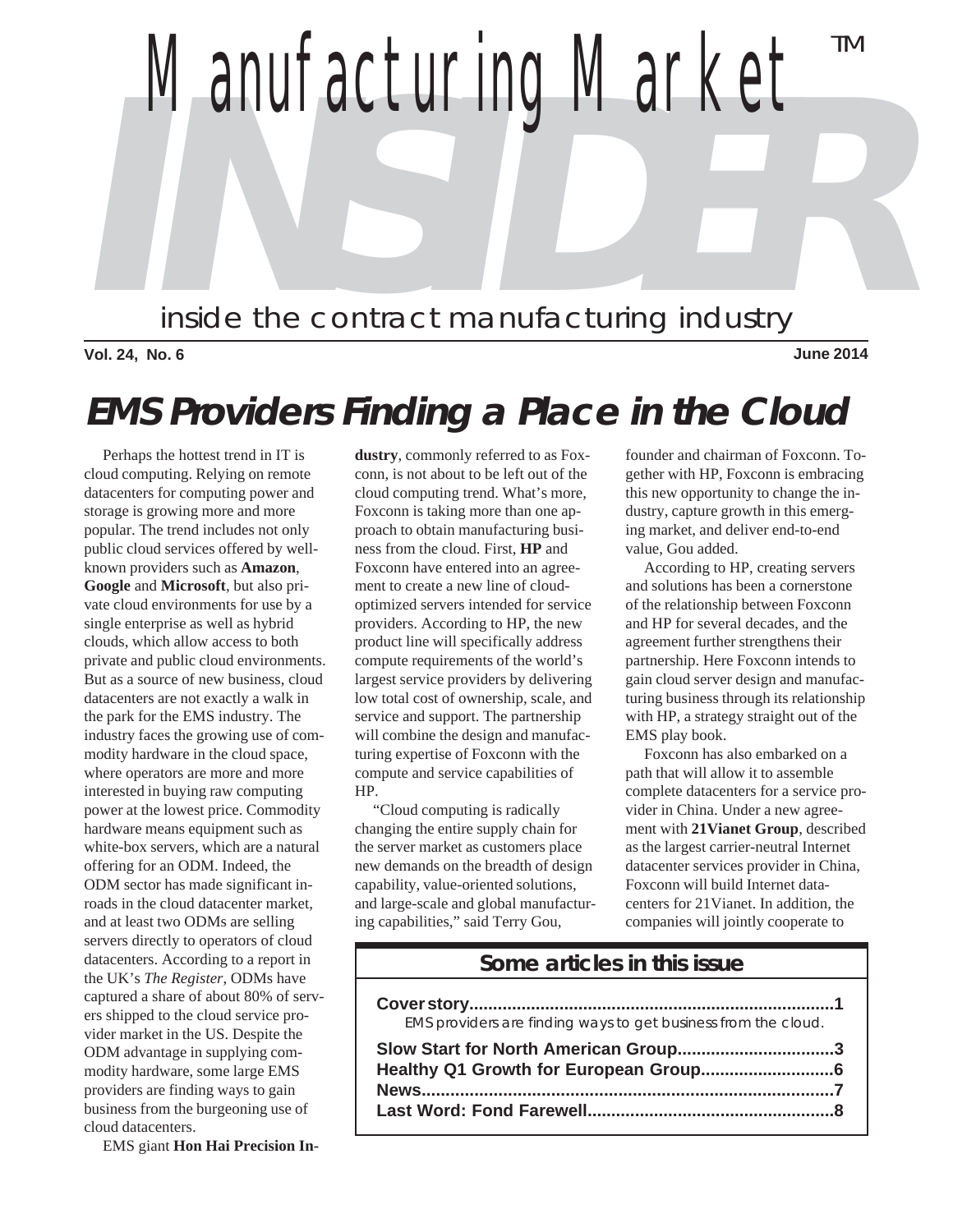develop cloud services targeting the Chinese market. This partnership will further enhance the technical capabilities of 21Vianet's self-built datacenters in terms of speed and scale, and help the Chinese provider of datacenter services to remain ahead of the growing demand for datacenters and cloud services in China and abroad, said 21Vianet. While this pact is not confined to the Chinese market, the two companies will select datacenter projects in Tianjin and Shenzhen, China, as part of their initial cooperation in 2014.

 Taiwan's *Central News Agency (CNA)* reported this month that Foxconn wants to become a technology services company, and the joint development of cloud services as part of this agreement would seem to be in line with Foxconn's goal of transforming itself.

 According to the agreement, 21Vianet and Foxconn will be jointly responsible for the supply chain management of 21Vianet's datacenter projects, with Foxconn bringing its global plant operations and supporting services as well as its capabilities in equipment manufacturing. Partner 21Vianet will contribute its expertise in datacenter construction and operations as well as sales and marketing.

 This arrangement not only provides Foxconn with a new customer in a fast-growing market but also gives Foxconn a way of gaining expertise in datacenter construction and operation.

 But 21Vianet may not be Foxconn's first customer operating datacenters. *The Wall Street Journal* recently reported that Foxconn has landed orders for servers and storage from **Facebook**.

 In addition, Foxconn is said to be engaged in its own datacenter development. According to a May report from *Digitimes*, Foxconn is working on a new generation of container-housed datacenters with improved energy efficiency.

#### **Following customers to the cloud**

 For **Flextronics**, cloud datacenters are a demand driver for many of its computing customers. When customers order products from Flextronics that are intended for cloud infrastructure, the cloud becomes an indirect source of manufacturing demand for the company. "Many of the products that we're delivering to our OEM customers are ending up inside of those datacenters," said Chris Winslow, VP and GM of Enterprise and Cloud Computing at Flextronics. The customers that are creating this demand for Flextronics are not limited to OEMs with well-known brand names. A fairly large part of Winslow's business segment comes from software appliance companies, which supply software for security, application delivery and other purposes on a hardware platform. Much of Flextronics' software appliance business is also going into cloud environments, he noted.

 "We see ourselves as an enabler for our OEM customers to be present in the cloud. But our strategy today is not to go after the public cloud environment as a direct supplier of servers," said Winslow, referring to the approach that some ODMs are taking.

 But Flextronics is doing more than assembling individual products that end up inside a cloud datacenter. For a number of customers, Flextronics is supplying fully integrated racks of server and storage hardware loaded with software stacks and delivered directly to a customer's datacenter location on a global basis. "It's a service that we believe has significant growth opportunities ahead of it," said Winslow.

 The business of supplying integrated datacenter solutions "is a big part of our forward-looking strategy, and frankly it's also a big part of the forward-looking strategy of many of our customers," he pointed out.

In rack integration, a customer may

specify hardware from different manufacturers optimized around a particular solution. Flextronics' integration service allows for the use of hardware from multiple sources, not just equipment produced by Flextronics. The company's integration work has reached the point where Flextronics is delivering clusters of fully integrated racks including software that fill a datacenter in particular order. In effect, the company is building on its factory floor a datacenter pod, or module, that can fit inside a larger datacenter.

 Although use of commodity hardware is increasing in the datacenter space, Flextronics also sees a greater need for global supply chain management, which is a core competence of the company. This need stems from Flextronics' customers wanting to satisfy their customers' demand on a regional basis with an optimized supply chain.

#### **A new business unit aimed at the cloud**

 **Jabil** is also offering integrated solutions for cloud datacenters as earlier this year the company officially launched a new business unit, Stack-Velocity, expressly for this purpose. StackVelocity's rack-level integration services are designed for customers that require open source software and cost-optimized hardware. Rather than fight the growing use of commodity hardware in cloud datacenters, the new business unit has embraced this trend. Working with partners, StackVelocity offers predesigned and optimized software solutions running on white box hardware.

 The new unit is providing factory rack integration for hyper-scale public cloud service providers. StackVelocity is engaged with tier 1 and 2 customers in the public cloud market, as well as SaaS (software as a service) providers and large enterprises. The unit leverages Jabil for manufacturing, global foot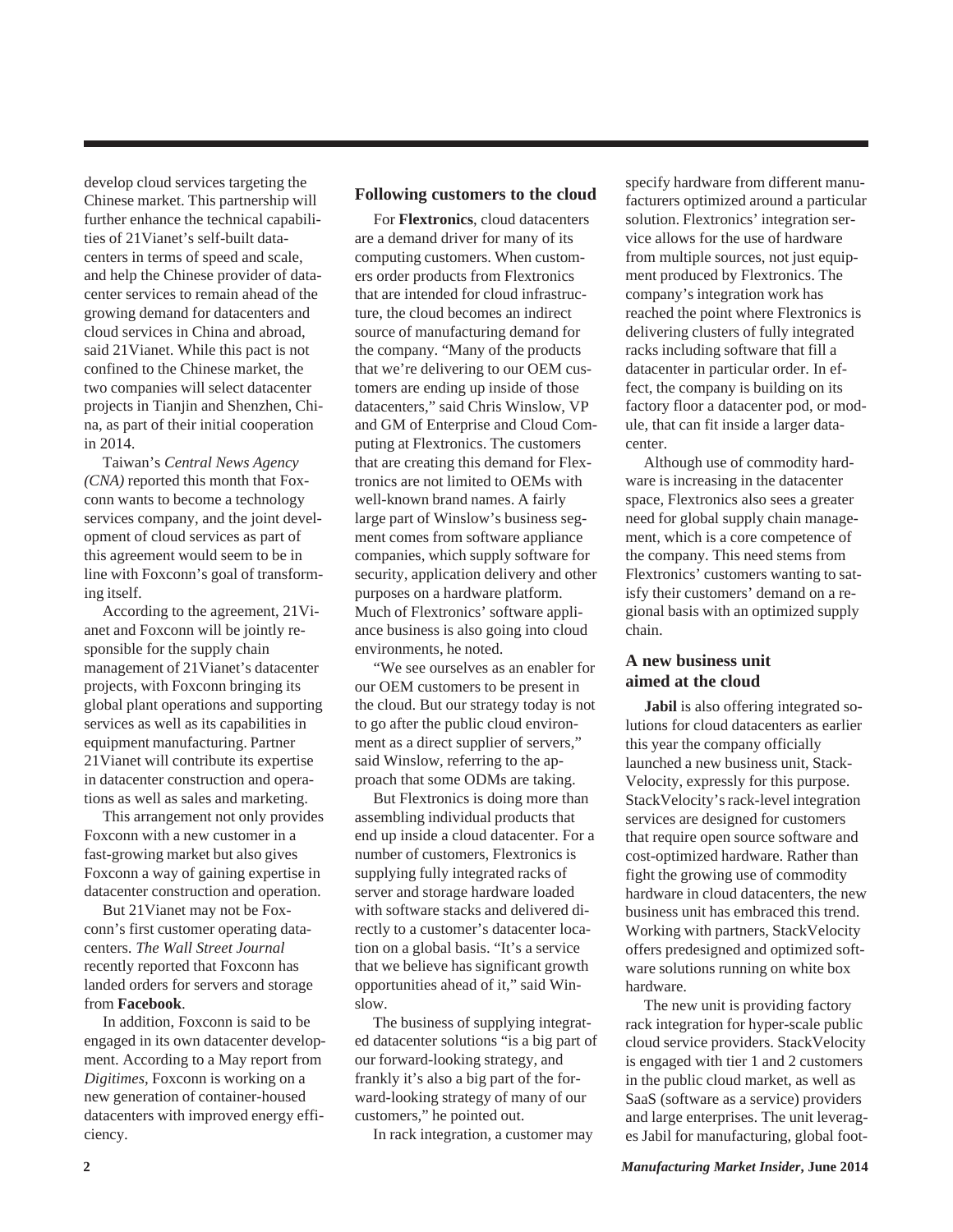print, supply chain management and scale. Deployment, support, logistics and on-site repair are included in an end-to-end service offering.

 StackVelocity also provides validation and testing for hardware and software stacks. Testing and validation take place at StackVelocity's Solutions Validation Lab in San Jose, CA. If a pre-validated solution is not a good fit, the unit can develop a customized solution and service delivery model.

 The customer specifies the server, storage and networking hardware that StackVelocity will integrate in racks. Since StackVelocity is providing the service of rack integration, not a product, the unit is not competing with any Jabil customers that supply products for the cloud datacenter market, Jabil told *MMI*.

#### **A server and storage solution**

 One of the things that sets **Sanmina** apart from the rest of the EMS industry is the company's Newisys brand of datacenter products. Newisys, a product division of Sanmina, offers solidstate memory and disk-based storage server appliances, JBOD storage systems and other products for a variety of datacenter and storage applications. Sanmina sees the cloud arena as an opportunity for Newisys. During Sanmina's April earnings call, CFO Bob

## Results

# **Slow Start for North American Group**

 For a group of seven mid-tier and smaller EMS providers based in North America, combined Q1 sales barely grew from the year-earlier period. The group's revenue rose 0.7% year over year, nothing to brag about, but at least the group is starting the year with a bit of growth on which to build in subsequent quarters. Better to start the year in positive territory than in a hole, as the US economy did. According to the

Eulau said, "There are a number of customers in that arena who are interested in the kinds of products we have in Newisys. So I think there's still a lot of evaluation going on….We're hopeful that we'll really start to get some points on the board there soon."

 For cloud datacenters, Newisys has full solutions incorporating servers and storage. "We have designs that are either more dense, faster or more flexible than the traditional OEMs. We can also make design changes and customize products much faster than the OEMs," said Eugene McCabe, executive VP of Newisys. According to Mc-Cabe, "Manufacturing is the easy part. The design is what wins the business."

 As seen here, at least four large EMS providers have found ways to participate in the growth of cloud datacenters despite the increasing use of commodity hardware among cloud service providers. EMS providers are finding a place in the cloud datacenter market even though ODMs reportedly dominate server production for that market. Whether it's manufacturing products that end up in a cloud datacenter, performing integration services, building complete datacenters, or selling a server and storage solution, the EMS industry is also seizing opportunities that arise from cloud computing.

US Commerce Department's revised estimate for Q1, the US economy contracted at an annual rate of 1% in the quarter. Thus, this North American group as a whole outgrew the US economy by 170 basis points versus a year earlier, which could be a good sign. If the group can continue to maintain a higher growth rate than that of the US economy for the rest of the year, then the group should see annual growth above what is projected for the economy. The **International Monetary Fund** is estimating 2.8% for GDP growth of the US economy in 2014.

Still, this North American group of

seven mid-tier and smaller providers fell short in a Q1 comparison with a cohort of large competitors. On a yearover-year basis, collective sales growth of the mid-tier and smaller providers in Q1 was 6.2 percentage points below that of the six largest US-traded EMS providers (Chart 1, p. 4). Overall, smaller was not better in this Q1 analysis. But that is not always the case. For example, through nine months of last year, the mid-tier and smaller providers combined for growth of 2.4%, compared with a 2.5% decline for their six large competitors.

 Q1 revenue for the mid-tier and smaller group totaled \$564 million, compared with \$560 million in the same period a year ago. Year-on-year sales increases at four providers were essentially offset by declines at three others. **Sparton** recorded by far the highest sales growth at 28.8%, as no other provider was even close to a double-digit gain. Indeed, the second highest increase was 3.3%, posted by **IEC Electronics** (Table 1, p. 4). Of the three providers with revenue declines, **SMTC** was alone in reporting a double-digit decrease.

 Versus the prior quarter, Q1 sales for the group of seven fell 2.8%. In this comparison, however, the mid-tier and smaller providers together outperformed their large US-traded counterparts, whose combined sales sank 9.0% sequentially (Chart 2, p. 4). It appears that the large providers, which have significant amounts of consumer and computing sales, are collectively more subject to seasonality than their smaller competitors.

 Five out of the seven North American providers saw their Q1 sales drop from the prior quarter, with SMTC and **Nortech Systems** registering two-digit tumbles. The sequential declines at those five providers outweighed the gains at the other two players, IEC and **Kimball Electronics Group** (Table 1).

 The group of seven mid-tier and smaller providers consists of five com-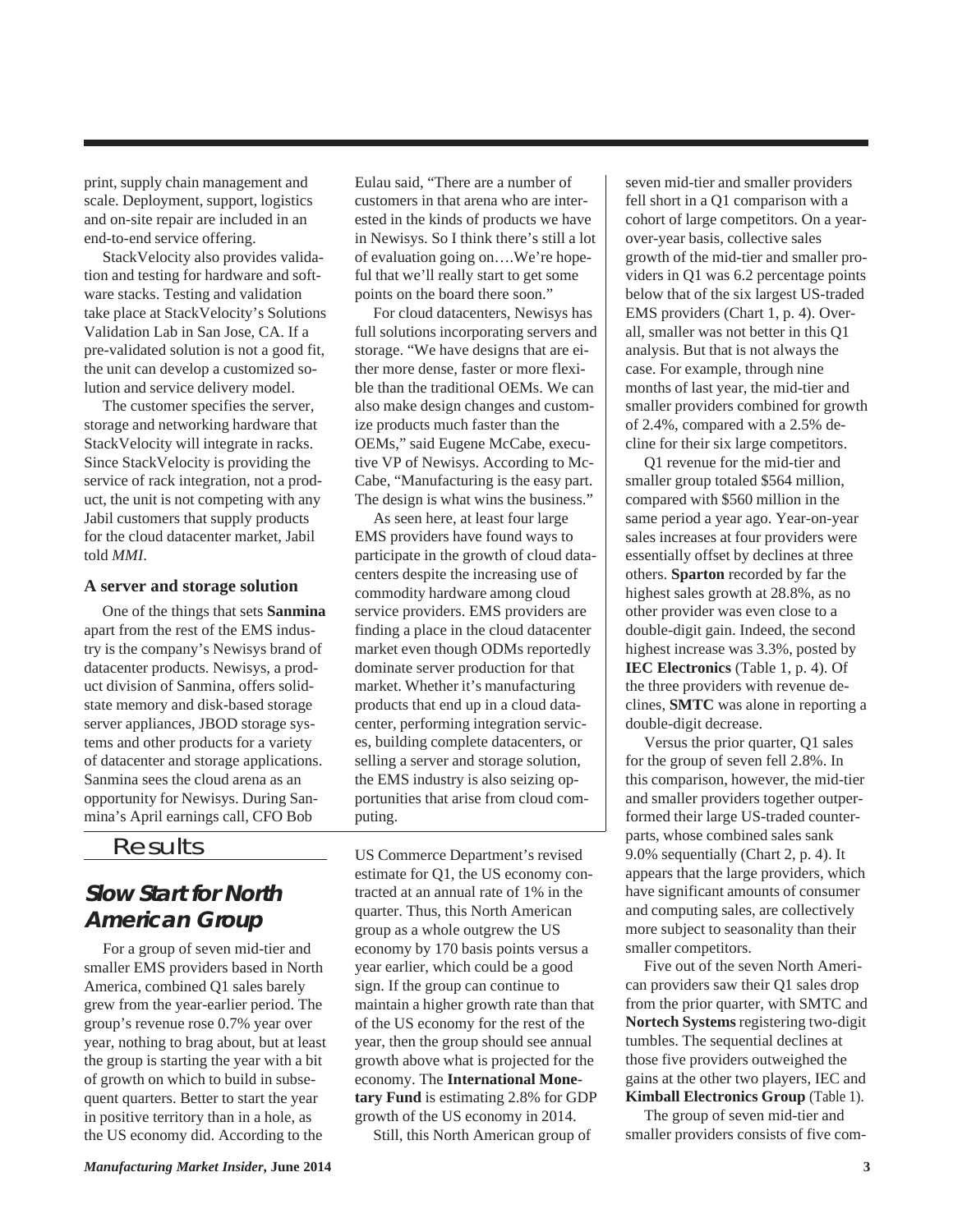

panies in the EMS space, all publicly traded, and two EMS units within larger publicly held corporations. Together, the five stand-alone providers produced a Q1 gross margin of 12.6%, up 220 basis points sequentially and 130 basis points year over year. Three out of five providers attained doubledigit gross margins, with a high of 19.6% turned in by Sparton.

 In the aggregate, Q1 operating margin for the five stand-alone providers stood at 2.8%, up 180 basis points sequentially and 30 basis points year over year. This margin was 110 basis points higher than the combined GAAP operating margin for the five largest US-traded providers that use GAAP accounting. Sparton, the gross

margin leader, also achieved the highest Q1 operating margin at 7.5%, which was well above the results of the other stand-alone providers. Two of them, SMTC and IEC, reported operating losses (Table 1 below). Still, SMTC and IEC improved their operating margins from the prior quarter as did Sparton, while Sparton and IEC raised their margins from a year ago.

 As for the EMS units, Q1 operating margin at Kimball Electronics showed sequential growth but remained flat versus a year earlier, while the margin at **Ducommun LaBarge Technologies** was down both sequentially and year over year.

 For the five stand-alone providers, net income in Q1 amounted to \$4.1



million, up from a combined net loss of \$1.9 million in the prior quarter but down from net income of \$4.6 million a year earlier. The year-over-year drop in net income occurred in spite of a 2% increase in sales versus a year ago. Q1 net margin came in at 1.5%, down 20 basis points year over year. Both SMTC and IEC declared net losses for the quarter.

#### **A brief look at each provider**

 **Ducommun LaBarge Technologies**. Ducommun's DLT segment generated Q1 sales of \$98.1 million compared with \$103.2 million in the same period a year ago. The yearover-year decline reflects a 9.3% decrease in revenue from defense

| Table 1: Q1 2014 GAAP Results for Seven Mid-tier and Smaller EMS Providers Based in North America (M\$ or %)   |      |             |               |                       |             |       |             |       |                  |                                                                |                  |                  |                                     |           |
|----------------------------------------------------------------------------------------------------------------|------|-------------|---------------|-----------------------|-------------|-------|-------------|-------|------------------|----------------------------------------------------------------|------------------|------------------|-------------------------------------|-----------|
|                                                                                                                |      |             |               | Qtr.- Q1 '13 Yr.-yr.' |             |       |             |       |                  | Q1 '14 Q4 '13 Q1 '13 Q1 '14 Q4 '13 Q1 '13 Q1 '14 Q4 '13 Q1 '13 |                  |                  |                                     |           |
| Organization Q1 '14 Q4 '13                                                                                     |      | sales sales | qtr.          | sales chg.            |             |       | gross gross | gross | oper.            |                                                                |                  |                  | oper. oper. net in- net in- net in- |           |
|                                                                                                                |      |             | chg.          |                       |             | marg. | marg.       |       | marg. marg.      |                                                                |                  | marg. marg. come |                                     | come come |
| <b>Stand-Alone EMS Providers</b>                                                                               |      |             |               |                       |             |       |             |       |                  |                                                                |                  |                  |                                     |           |
| Sparton                                                                                                        | 83.9 | 84.6        | $-0.7$        |                       | 65.1 28.8   | 19.6  | 17.7        | 15.5  | 7.5              | 6.2                                                            | 3.6              | 4.2              | 3.5                                 | 1.5       |
| <b>Key Tronic</b>                                                                                              | 77.0 |             | $78.3 -1.5$   | 84.3                  | $-8.7$      | 8.6   | 8.9         | 9.3   | 2.9              | 3.0                                                            | 4.3              | 1.4              | 3.1                                 | 2.9       |
| <b>SMTC</b>                                                                                                    | 58.0 |             | 67.4 -14.0    |                       | 65.4 - 11.3 | 7.6   | 2.0         | 10.6  | $-0.9$           | $-5.6$                                                         | 3.0              | (1.1)            | (7.7)                               | 1.2       |
| <b>IEC Electronics</b>                                                                                         | 34.8 | 32.1        | 8.3           | 33.7                  | 3.3         | 13.7  | 11.2        | 8.6   | $-1.3$           | $-4.2$                                                         | $-4.2$           | (0.6)            | (1.1)                               | (1.1)     |
| Nortech Systems                                                                                                | 26.1 |             | 29.3 - 10.7   | 25.9                  | 0.9         | 11.8  | 12.0        | 12.5  | 0.9              | 1.6                                                            | 0.9              | 0.1              | 0.2                                 | 0.1       |
| Subtotal/avg. 280.0                                                                                            |      | 291.7       |               | $-4.0$ 274.5          | 2.0         | 12.6  | 10.4        | 11.3  | 2.8              | 1.0                                                            | $2.5\phantom{0}$ | 4.1              | (1.9)                               | 4.6       |
| <b>EMS Units of Larger Public Companies</b>                                                                    |      |             |               |                       |             |       |             |       |                  |                                                                |                  |                  |                                     |           |
| Kimball Electronics 185.7 181.3                                                                                |      |             | $2.4^{\circ}$ | 182.1                 | 2.0         |       |             |       | 4.9              | 3.0                                                            | 4.9              | 6.9              | 5.2                                 | 6.5       |
| Group <sup>1</sup>                                                                                             |      |             |               |                       |             |       |             |       |                  |                                                                |                  |                  |                                     |           |
| Ducommun LaBarge                                                                                               |      | 98.1 107.2  |               | $-8.5$ 103.2          | $-5.0$      |       |             |       | 7.2 <sup>2</sup> | 8.8 <sup>2</sup>                                               | 7.7 <sup>2</sup> |                  |                                     |           |
| <b>Technologies</b>                                                                                            |      |             |               |                       |             |       |             |       |                  |                                                                |                  |                  |                                     |           |
| Total/avg. 563.7                                                                                               |      | 580.1       |               | $-2.8$ 559.8          | 0.7         |       |             |       |                  |                                                                |                  |                  |                                     |           |
| . <sup>1</sup> Operating and net income are not necessarily equivalent to GAAP results on a stand-alone basis. |      |             |               |                       |             |       |             |       |                  |                                                                |                  |                  |                                     |           |
| <sup>2</sup> Segment operating income did not include corporate general and administrative expenses.           |      |             |               |                       |             |       |             |       |                  |                                                                |                  |                  |                                     |           |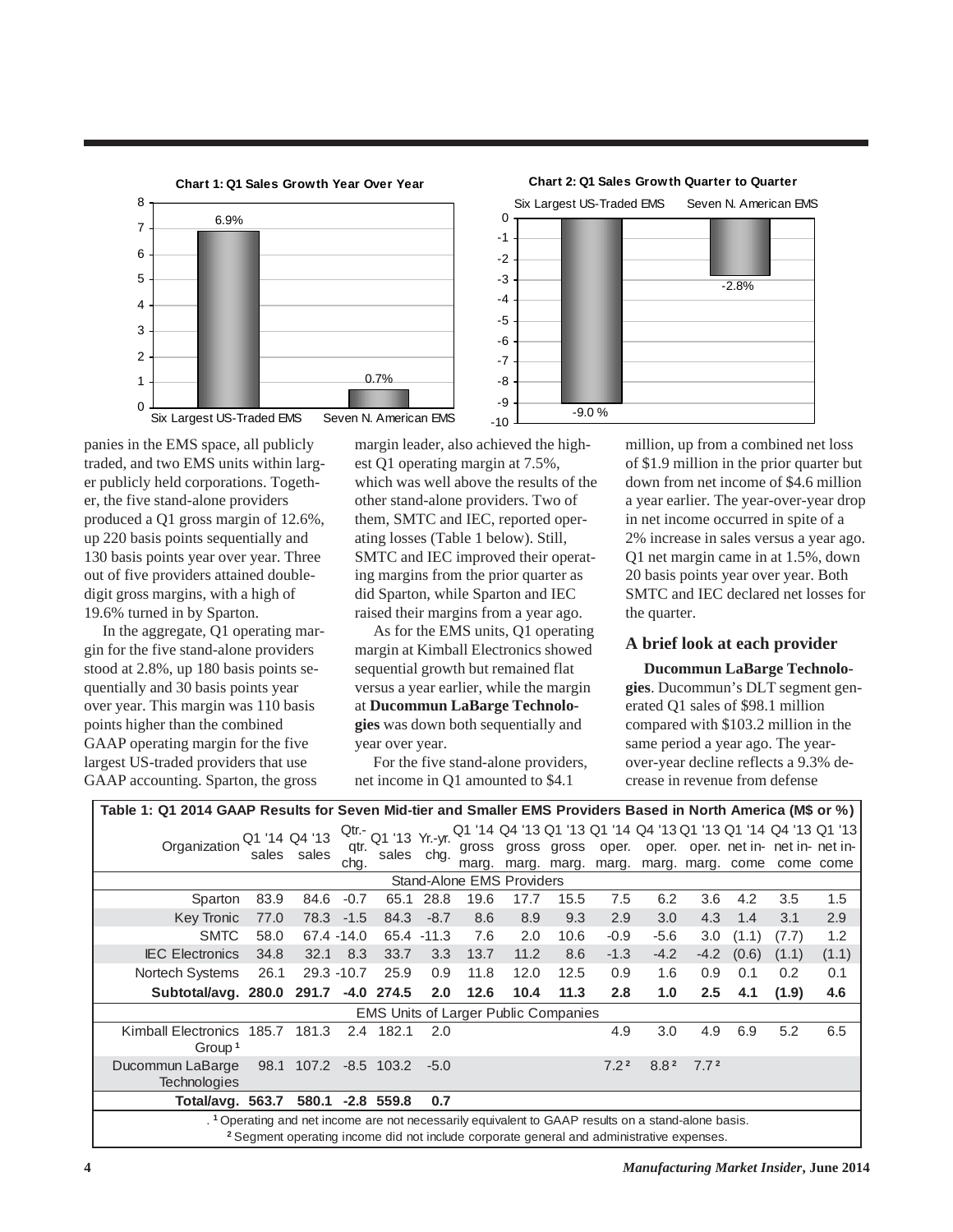technology products partially offset by a 2.1% increase in revenue from non-A&D (aerospace and defense) products.

 DLT's operating income for Q1, which did not include corporate general and administrative expenses, was \$7.0 million, or 7.2% of revenue, down from \$7.9 million, or 7.7% of revenue, a year earlier due to lower net sales. The segment's EBITDA, which again did not reflect these expenses, was 12.3% of sales, up 10 basis points year over year.

 **IEC Electronics**. For its fiscal Q2 ended March 28, IEC generated revenue of \$34.8 million, up 8.3% sequentially and 3.3% year over year. The company reported a net loss of \$569,000 for the quarter, compared with a net loss of \$1.1 million for both the prior quarter and the year-ago period. Fiscal Q2's net loss included restatement and related expenses of \$1.3 million versus \$1.2 million in the previous quarter and none a year earlier.

 In fiscal Q2, IEC's medical activity was sequentially flat. A large medical customer remains on FDA hold, and some of the company's recently added medical programs were slower to ramp. By contrast, IEC reported that its industrial customers exceeded its expectations.

 The company's Aerospace and Defense business, which represents about half of IEC's revenue, remains steady. Certain older programs are being winnowed down but are being replaced with new robust programs in the current and anticipated future military budgets. IEC is also seeing cost pressure from prime contractors, which is a reflection of the cost pressure that they are feeling from the US government.

 **Key Tronic**. Revenue for its fiscal Q3 ended March 29 totaled \$77.0 million, down 1.5% sequentially and 8.7% year over year. The company earned net income of \$1.4 million, or \$0.13 a share, compared with \$3.1 million, or \$0.28 a share, in the prior

quarter, and \$2.9 million, or \$0.26 a share, in the year-earlier period.

 Gross margin for fiscal Q3 was 8.6%, down 30 basis points sequentially and 70 basis points year over year, while operating margin was 2.9%, down 10 basis points sequentially and 140 basis points year over year.

 At the end of the quarter, Key Tronic was generating revenue from 192 programs, up from 177 programs a year earlier. At the same time, the company continued to diversify its future revenue base during fiscal Q3 by winning two programs from new customers. These new programs involve consumer products and fitness equipment.

 The company expects to see sequential sales growth during fiscal Q4 (the June quarter), as growing revenue from new customers and new programs should offset and then exceed demand reductions in recent periods by its two largest customers. For fiscal Q4, Key Tronic is projecting revenue of \$78 million to \$85 million and EPS of \$0.17 to \$0.23.

 **Kimball Electronics Group**. For fiscal Q3 ended March 31, sales of \$185.7 million from Kimball International's EMS unit increased 2.0% year over year. Sales growth from automotive customers was strongest, as the unit continues to see strength in the US and Chinese markets. Sales to the medical and industrial markets grew slightly from the year-ago period, while sales to the public safety market, the unit's smallest segment, declined. On a sequential basis, the EMS unit's sales were up 2.4%.

 Kimball Electronics' gross margin for the quarter improved by 20 basis points from the same period last year. The unit's operating margin of 4.9% was unchanged from a year earlier but rose 190 basis points from the prior quarter. Excluding proceeds from an antitrust lawsuit, operating margin was 4.5%. Selling and administrative expenses of the unit increased 10% year

over year.

 Net income for the EMS unit amounted to \$6.9 million, up 5.6% year over year. Included in net income was \$0.4 million of after-tax income from the aforementioned lawsuit.

 In January, Kimball International announced its plan to spin off its EMS business as an independent publicly traded company to be called Kimball Electronics (Jan., p. 4-5). The parent company expects the spin-off to be completed before the end of the calendar year.

 **Nortech Systems**. Q1 sales of \$26.1 million fell 10.7% sequentially yet increased slightly by 0.9% year over year. Operating income of \$236,000 dropped 51% from Q4 2013 but grew 5.6% from a year earlier, as operating margin of 0.9% was down 70 basis points quarter to quarter and unchanged from a year ago. The company recorded Q1 net income of \$86,000, compared with \$241,000 for the prior quarter and \$141,000 for Q1 2013. Without last year's R&D tax credit, net income would been \$71,000 for the year-earlier quarter.

 The company pointed out that its pretax profit of \$136,000 rose 13% year over year on a slight sales increase.

 Nortech was encouraged that its overall 90-day backlog increased 6% during the quarter.

 **SMTC**. Q1 revenue totaled \$58.0 million, a 14.0% decrease from the prior quarter due to seasonality as well as severe winter weather affecting one of the company's industrial customers. Compared with a year earlier, revenue was down 11.3%.

 Gross margin was 7.6%, compared with 2.0% in Q4 2013 or 7.3% when eliminating the effects of a year-end physical inventory count adjustment. Versus last year's Q1, gross margin dropped by three percentage points.

 Adjusted EBITDA in Q1 came in at \$1.2 million compared with a loss of \$2.2 million in the previous quarter.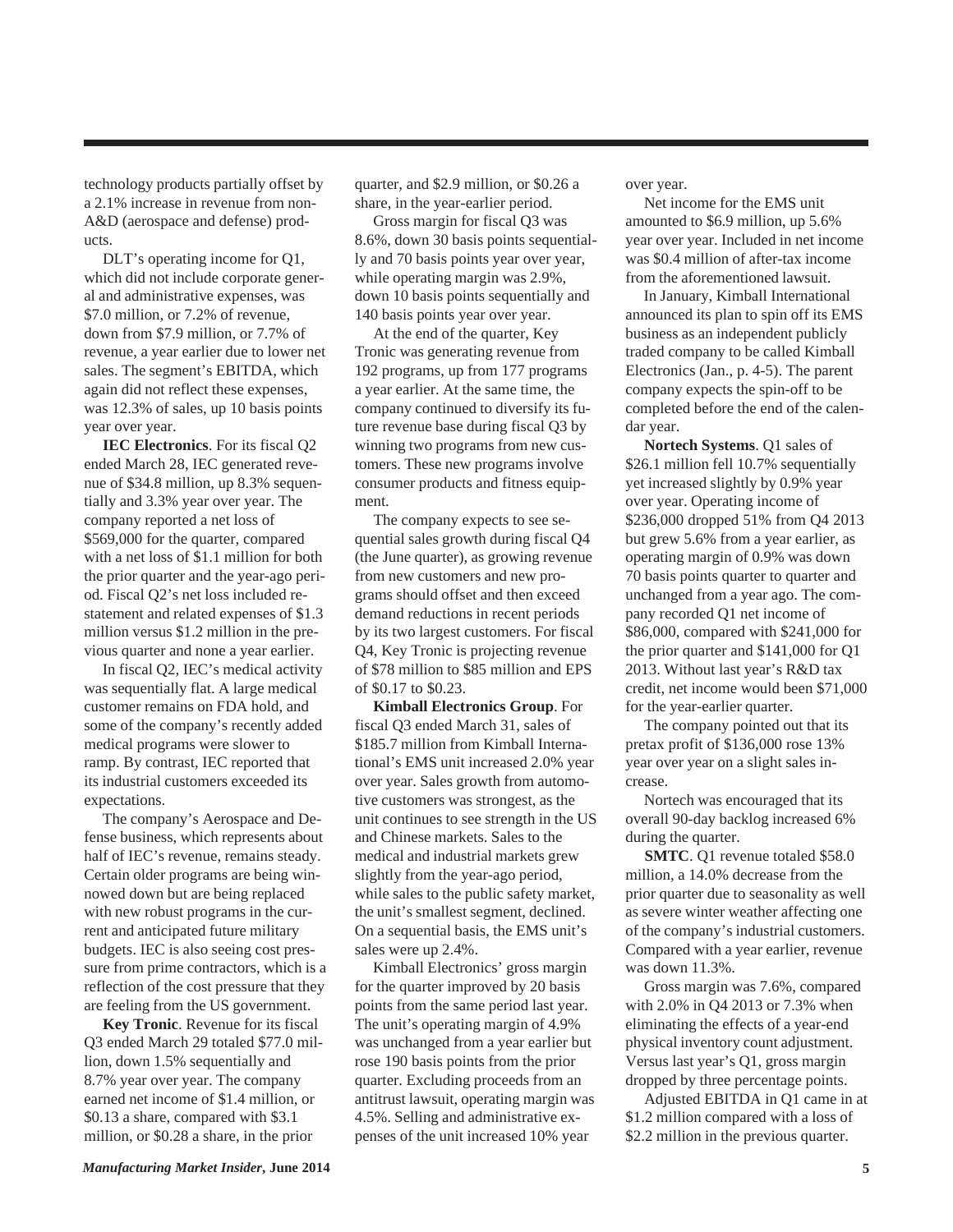However, when one removes costs related to additional professional service fees as a result of the inventory adjustment, adjusted EBITDA becomes \$1.7 million compared with \$1.3 million in the prior quarter, which excludes costs related to the inventory adjustment as well as additional provisions for a legacy customer.

 SMTC reported a net loss of \$1.1 million for the quarter, compared with a net loss of \$7.7 million for Q4 2013 and net income of \$1.2 million a year earlier.

 The company noted that even with lower revenue levels, its cost reduction program has led to improved margins.

 During Q1, SMTC had three new customer wins and four new program awards with an existing customer. The company said its sales pipeline is strong.

 **Sparton**. For its fiscal Q3 ended March 31, the company posted sales of

# **Healthy Q1 Growth for European Group**

 First-quarter sales in euros for a group of six European EMS providers rose 7.1% year over year, well above comparable growth of the European Union's GDP. Revenue for the six mid-sized providers totaled 318.2 million euros, up from 297.0 million euros in the year-ago quarter. As a group, the six providers made a good start in 2014 with a healthy year-overyear increase in Q1, 5.7 percentage points higher than growth in the European Union.

 Sales grew from a year earlier at five out of six providers, but **LA-CROIX Electronics** was the only one able to achieve a double-digit gain (Table 1A). The French provider, a division of the LACROIX Group, stood out with a 29.9% increase. In the first half of the Group's fiscal year ending September 2014, the EMS division's sales grew 26.8% as strong growth came from new business initi-

\$83.9 million, down 0.7% sequentially but up 28.8% year over year. Organic growth from the year-earlier period was 11%. Adjusted operating income was \$6.5 million, up from \$5.4 million in the prior quarter and \$2.4 million in the year-ago period. Adjusted net income amounted to \$4.3 million, up from \$3.6 million in the previous quarter and \$1.5 million a year earlier. Adjusted EBITDA of \$8.9 million grew 121% year over year.

 During the quarter, the company landed 20 new programs with potential annualized sales of \$6.1 million.

 Medical revenue for the quarter was \$37.2 million, down 4.9% year over year. Excluding sales of \$0.3 million from Sparton's acquisition of **Aubrey**, medical revenue decreased about 6% year over year, mainly reflecting a rebalancing of **Fenwal** program engagements. Gross margin on medical sales rose to 14.3% from

ated in the second half of fiscal 2013. This growth is expected to moderate in the second half of fiscal 2014.

 At **Neways Electronics International**, Q1 sales were up 3.7% sequentially and 6.7% year over year. Compared with a loss in the year-ago period, the company recorded a clear profit in Q1, in line with the results of

the second half of 2013. Revenue growth and improved profitability were pressured somewhat by the aftermath of the permanent shutdown of Neways' operation in Kassel, Germany, following a major fire there in September 2013 (Dec. 2013, p. 7).

 Neways expects to book a higher operating profit in the first half of 2014 compared with last year's first half.

 As for **PartnerTech**, its Q1 sales declined

13.6% a year earlier, primarily due to favorable mix.

 Sales from the company's Complex Systems segment came to \$23.6 million, up 43% year over year. Omitting \$7.5 million in sales from the acquisitions of **Creonix** and **Beckwood** and a \$1.0-million increase in intracompany sales, CS sales to legacy external customers fell 12% from the year-ago quarter. This decline primarily reflects a sales delay resulting from a customer's engineering and design changes. CS gross margin dropped to 10.6% from 11.5% a year earlier, mainly because of unfavorable mix.

 Sparton's Defense and Security Systems segment, which *MMI* does not consider to be an EMS business, grew 103.4% year over year to \$28.9 million. Excluding the acquisition of **Aydin**, growth was about 75%. DSS gross margin was 29.8%.

1.1% year over year in its SEK reporting currency (-5.1% in euros). Operating profit in Q1 amounted to SEK 0.6 million versus SEK 8.1 million in the year-ago period, and the company reported a net loss of SEK 2.2 million in Q1 compared with a net profit of SEK 1.8 million a year earlier.

External sales in SEK from Part-

#### **Table 1A: Q1 2014 Results for Six European EMS Providers (M euros or %)**

| Company<br>(in order of<br>Q1 '14 sales)                                                                                                                                | Head-<br>quarters in euros | Reports Q1 '14 Q1 '13 Yr.-yr. | sales | sales | chg.   |  |
|-------------------------------------------------------------------------------------------------------------------------------------------------------------------------|----------------------------|-------------------------------|-------|-------|--------|--|
| Neways<br>Electronics<br>International                                                                                                                                  | Nether-<br>lands           | Yes                           | 68.1  | 63.8  | 6.7    |  |
| PartnerTech                                                                                                                                                             | Sweden                     | <b>No</b>                     | 61.8  | 65.1  | $-5.1$ |  |
| <b>LACROIX</b><br>Electronics                                                                                                                                           | France                     | Yes                           | 55.2  | 42.5  | 29.9   |  |
| Kitron                                                                                                                                                                  | Norway                     | <b>No</b>                     | 52.2  | 50.9  | 2.5    |  |
| Scanfil                                                                                                                                                                 | Finland                    | Yes                           | 47.6  | 44.0  | 8.0    |  |
| <b>Connect Group</b>                                                                                                                                                    | <b>Belgium</b>             | Yes                           | 33.3  | 30.7  | 8.5    |  |
| Total/avg.                                                                                                                                                              |                            |                               | 318.2 | 297.0 | 7.1    |  |
| Results in non-euro currencies were converted to euros by<br>applying a three-month average exchange rate for the<br>corresponding quarter. Average exchange rates were |                            |                               |       |       |        |  |

obtained from OANDA.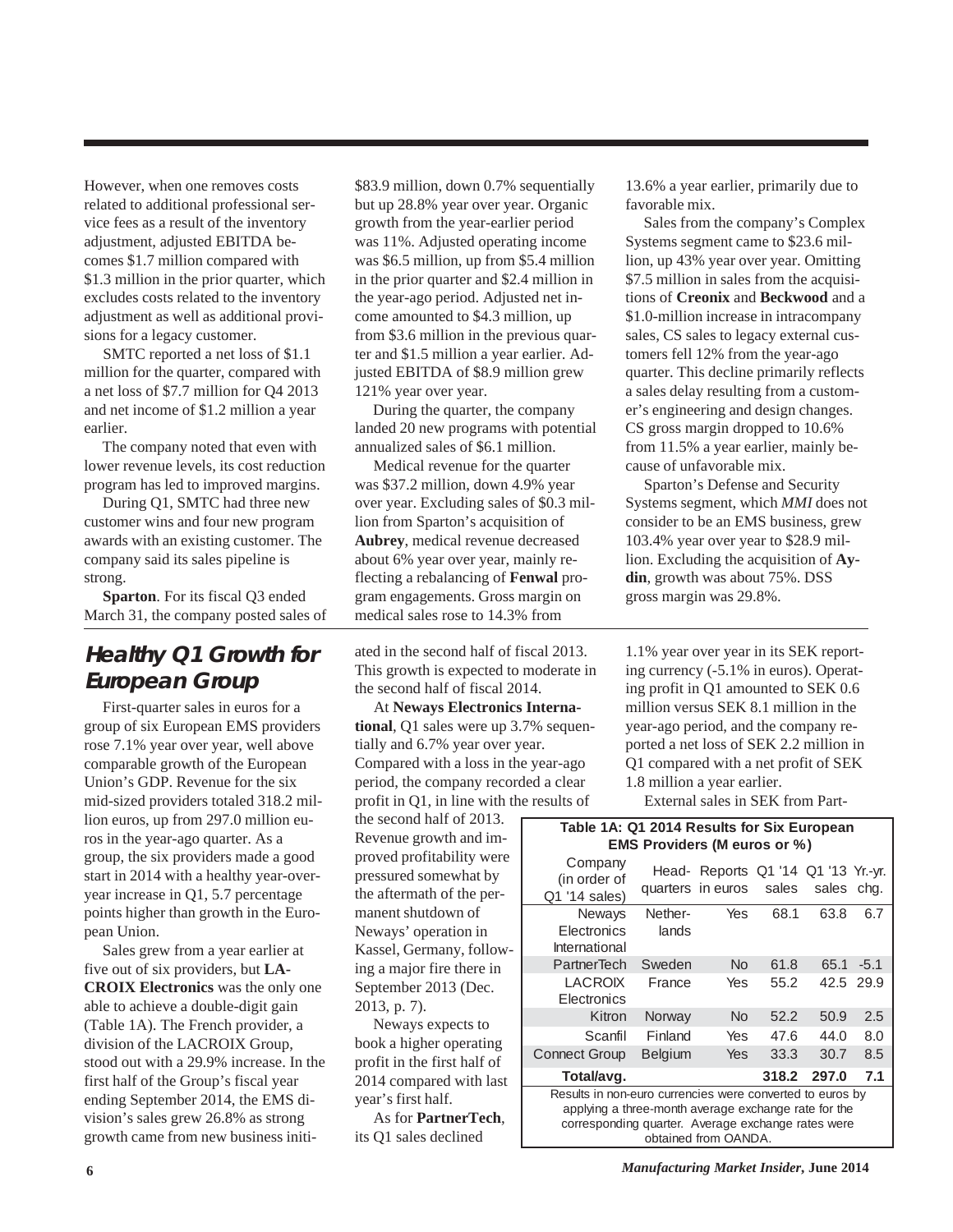nerTech's Electronics segment grew 29.6% year over year, slightly outweighed by a 13.9% decrease in external sales from Systems Integration and Enclosures and a 45.1% drop in external Machining business. Within Machining, defense business continued to decrease sharply.

 **Kitron** saw its Q1 revenue grow 15.2% from a year earlier in its NOK reporting currency (2.5% in euros). Sales were up in all five of the company's market sectors, led by Defence/ Aerospace and Energy/Telecoms with increases of 27.1% and 23.2% respectively. Sales from Kitron's Medical Equipment and Offshore/Marine sectors also rose by double digits.

 Operating profit (EBIT) in Q1 dropped to NOK 2.0 million from NOK 4.0 million in the same period a

### News

 *Moto X factory in Texas to close*…**Motorola Mobility's** foray into manufacturing high-volume smartphones in the US is coming to an end (June 2013, p. 1-2). By year-end, **Google**-owned Motorola Mobility will close a Fort Worth, TX, plant where **Flextronics** (Singapore) has assembled Moto X smartphones for Motorola, according to a *Wall Street Journal* report, which Motorola has confirmed.

 *Acquisition reported…*Flextronics has acquired **Tech Mold** (Tempe, AZ), a manufacturer of injection molds, *Plastics News* reported, citing industry sources. When asked to confirm this report, Flextronics would not comment.

 *Flextronics divestiture*…**4K IN-VEST**, owner of Top 50 EMS provider **Selcom Group** (Bologna, Italy), has acquired Flextronics' 25,000-m<sup>2</sup> operation in Paderborn, Germany. The divested operation will continue to do EMS business under a new name, **Periscope**.

year ago. Kitron posted a Q1 net loss of NOK 1.7 million, compared with a net profit of NOK 1.4 million a year earlier.

 The company expects revenue growth in 2014, partly explained by development in foreign currency exchange. As a result of a reorganization and other actions, Kitron looks for profitability to improve during the year.

 At **Scanfil**, Q1 revenue increased 8% year over year, while operating profit was up about 26%. The operating profit gain mainly resulted from greater sales volume and successful cost control. Operating profit of 2.5 million euros represented 5.3% of sales, up 70 basis points from the yearago quarter. The company earned a net profit in Q1 of 1.7 million euros, compared with 1.1 million euros a year

 *Another acquisition*…**Centre Lane Partners**, a New York-based private investment firm, has acquired **STACI Holdings** (LaGrange, OH), an EMS provider with facilities in Ohio and Dongguan, China. STACI also offers PCBs and electromechanical components through equity ownership and/or joint-venture partnerships with offshore manufacturing facilities. For the 12 months ended March 2014, STACI generated \$71 million in sales.

 *Alliance*…EMS provider **Delta Group Electronics** (Albuquerque, NM) and **Mesa Secure Acquisitions** (Carlsbad, CA), a provider of design and engineering solutions for the US Department of Defense and prime government contractors, have teamed up to offer product design, engineering support and EMS to US government and industrial customers with communication systems products.

 *Some new business*…**Hon Hai Precision Industry** (New Taipei, Taiwan) will be primary manufacturer of a new 4.7-in. iPhone from **Apple**, with **Pegatron** handling 30% of unit volearlier.

 In light of Scanfil's recent acquisition of German contract manufacturer **Schaltex Systems** (April, p. 8), Scanfil now estimates that its revenue for 2014 will increase by 11 to 18% and that its operating profit for the year will reach 11.0 million to 15.0 million euros.

 Finally, **Connect Group** reported that Q1 sales grew 8.5% from the same period last year, reflecting a generally improving economic climate. Sales were consistent with expectations. At 84 million euros, the order book on March 31 remained unchanged from the end of the prior quarter.

 The provider anticipates that second-quarter sales will be in line with those of the first quarter.

umes, according to a *Digitimes* report, which relied on supply chain sources. The report also said Hon Hai will produce a new 5.5-in. model, while orders for the current 4-in. iPhone will go to **Wistron**. In addition, Hon Hai will build humanoid robots for Japan's **Softbank**, Taiwan's *Central News Agency* reported….**Aviage Systems** has selected Flextronics to manufacture integrated modular avionics cabinet units to support commercial aircraft programs in China. Aviage, a joint venture between **GE** and **Aviation Industry Corporation of China**, is a provider of avionics systems and a tier-1 supplier for China's first commercial aircraft, the C919….**Faiveley Transport**, an international manufacturer of railway equipment, has renewed its frame agreement with EMS provider **Connect Group** (Kampenhout, Belgium). The provider is also continuing its relationship with **Nedap** (Groenlo, the Netherlands), a manufacturer of intelligent technological solutions.

 *Expanded facilities*… At the Kwidzyn, Poland, plant of French